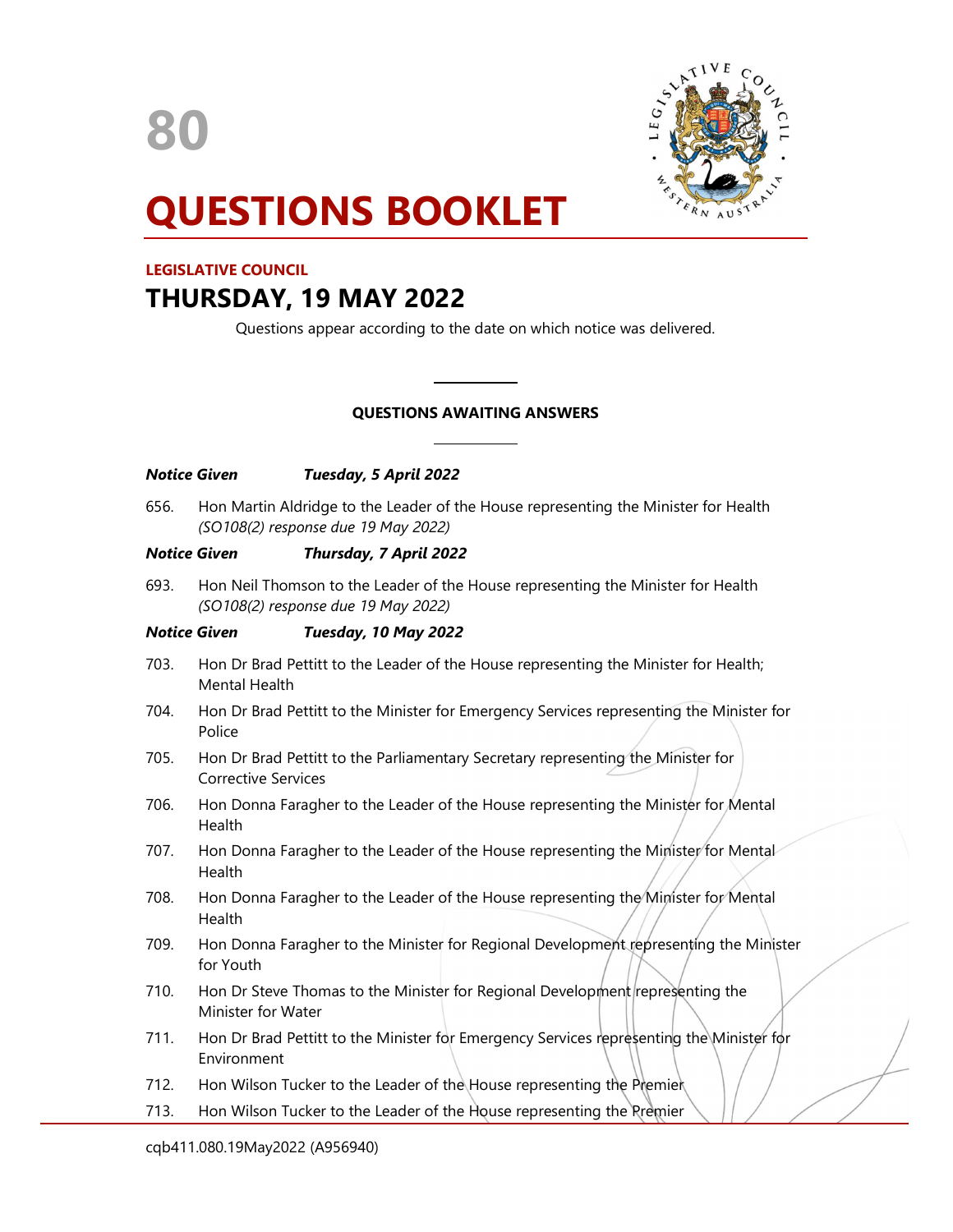#### Questions Awaiting Answers

- 714. Hon Wilson Tucker to the Leader of the House representing the Minister for Health
- 715. Hon Wilson Tucker to the Minister for Regional Development
- 716. Hon Dr Steve Thomas to the Minister for Education and Training
- 717. Hon Dr Steve Thomas to the Minister for Volunteering
- 718. Hon Dr Steve Thomas to the Leader of the House representing the Minister for Health
- 719. Hon Dr Brad Pettitt to the Minister for Emergency Services representing the Minister for Environment
- 720. Hon Dr Brad Pettitt to the Minister for Emergency Services representing the Minister for Environment
- 721. Hon Dr Brad Pettitt to the Minister for Emergency Services representing the Minister for Environment
- 722. Hon Dr Brad Pettitt to the Minister for Emergency Services representing the Minister for Environment
- 723. Hon Neil Thomson to the Minister for Emergency Services representing the Minister for Police
- 724. Hon Neil Thomson to the Parliamentary Secretary representing the Minister for Corrective Services
- 725. Hon Neil Thomson to the Minister for Education and Training
- 726. Hon Neil Thomson to the Leader of the House representing the Minister for Health
- 727. Hon Neil Thomson to the Leader of the House representing the Minister for Community Services
- 728. Hon Peter Collier to the Minister for Emergency Services representing the Minister for Police
- 729. Hon Martin Aldridge to the Minister for Emergency Services

## Notice Given Wednesday, 11 May 2022

- 730. Hon Donna Faragher to the Minister for Regional Development
- 731. Hon Donna Faragher to the Minister for Education and Training
- 732. Hon Donna Faragher to the Minister for Education and Training
- 733. Hon Donna Faragher to the Minister for Education and Training
- 734. Hon Donna Faragher to the Leader of the House representing the Minister for Community Services
- 735. Hon Donna Faragher to the Leader of the House representing the Minister for Health
- 736. Hon Donna Faragher to the Minister for Education and Training
- 737. Hon Donna Faragher to the Leader of the House representing the Minister for Mental Health
- 738. Hon Donna Faragher to the Minister for Education and Training

cqb411.080.19May2022 (A956940)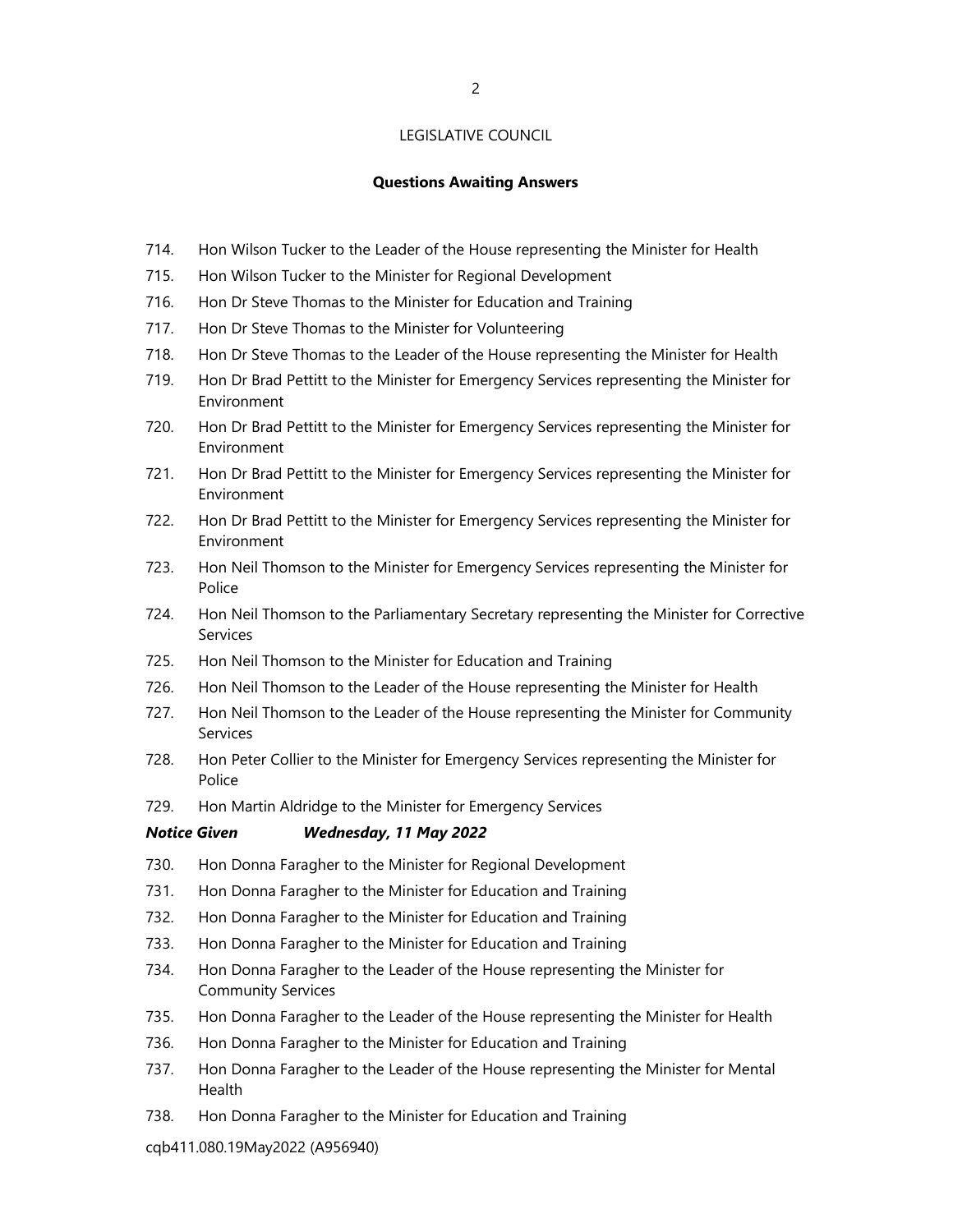#### Questions Awaiting Answers

- 739. Hon Donna Faragher to the Leader of the House representing the Minister for Mental Health
- 740. Hon Donna Faragher to the Leader of the House representing the Minister for Mental Health
- 741. Hon Donna Faragher to the Leader of the House representing the Minister for Health
- 742. Hon Donna Faragher to the Leader of the House representing the Minister for Health
- 743. Hon James Hayward to the Parliamentary Secretary representing the Minister for Energy
- 744. Hon James Hayward to the Minister for Emergency Services representing the Minister for Police

#### Notice Given Thursday, 12 May 2022

- 745. Hon Dr Brad Pettitt to the Minister for Emergency Services representing the Minister for Racing and Gaming
- 746. Hon Dr Brad Pettitt to the Minister for Emergency Services representing the Minister for Racing and Gaming
- 747. Hon Dr Brad Pettitt to the Minister for Emergency Services representing the Minister for Racing and Gaming
- 748. Hon Dr Brad Pettitt to the Minister for Emergency Services representing the Minister for Racing and Gaming
- 749. Hon Dr Brad Pettitt to the Minister for Emergency Services representing the Minister for Racing and Gaming
- 750. Hon Dr Steve Thomas to the Leader of the House representing the Premier
- 751. Hon Donna Faragher to the Leader of the House representing the Minister for Health
- 752. Hon Dr Steve Thomas to the Leader of the House representing the Premier
- 753. Hon Nick Goiran to the Parliamentary Secretary representing the Attorney General
- 754. Hon Nick Goiran to the Parliamentary Secretary representing the Attorney General
- 755. Hon Nick Goiran to the Leader of the House representing the Minister for Child Protection

#### Notice Given Tuesday, 17 May 2022

756. Hon Dr Steve Thomas to the Leader of the House representing the Premier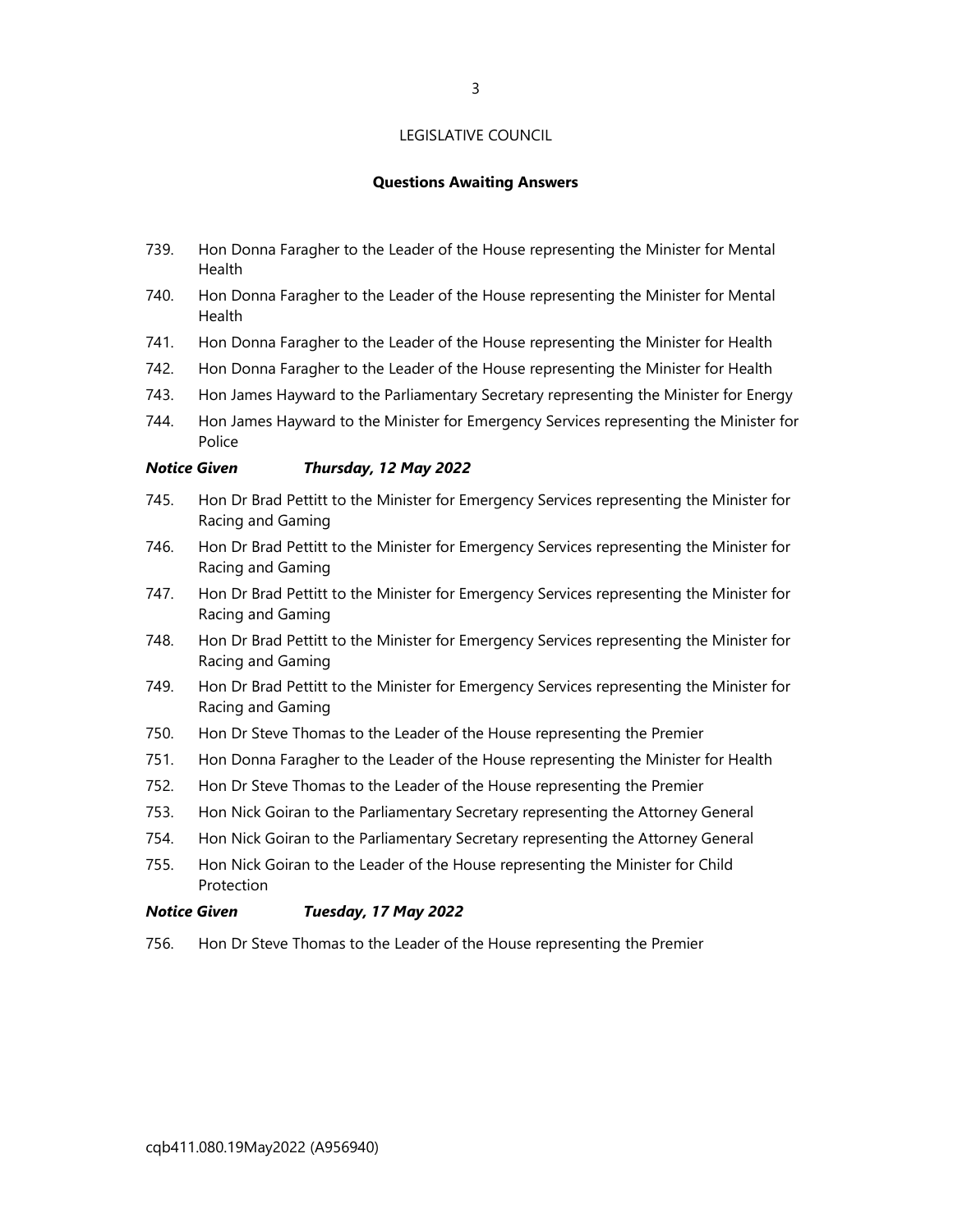## QUESTIONS ASKED TODAY

Notice Given Thursday, 19 May 2022

#### 757. Hon Donna Faragher to the Leader of the House representing the Minister for Health:

I refer to the Department of Health and child health nurses, and I ask, how many child health nurses, by FTE, are currently employed by the Department in:

- (a) Child and Adolescent Health Service; and
- (b) WA Country Health Service?

## 758. Hon Steve Martin to the Leader of the House representing the Minister for Health:

I refer to the three major hospitals declaring a "code yellow" on the same day last week, and I ask, how many "code yellows" have been called in total at public hospitals across Western Australia from 1 July 2021 to date?

## 759. Hon Colin de Grussa to the Parliamentary Secretary representing the Minister for Energy:

I refer to commercial applications received by the validation unit within Western Power, and I ask:

- (a) how many commercial projects are currently waiting to be assessed at the validation stage since October 2021; and
- (b) how many commercial applications have exceeded the 20 business day timeframe for technical assessment stage since October 2021?

#### 760. Hon Dr Brad Pettitt to the Leader of the House representing the Minister for Housing:

I refer to the public housing waitlist and priority waitlist, and I ask:

- (a) by region, how many applications were on these waitlists and how many people did these applications represent, as at:
	- (i) 30 June 2017;
	- (ii) 31 December 2017;
	- (iii) 30 June 2018;
	- (iv) 31 December 2018;
	- (v) 30 June 2019;
	- (vi) 31 December 2019;
	- (vii) 30 June 2020;
	- (viii) 31 December 2020;
	- (ix) 30 June 2021;
	- (x) 31 December 2021; and
	- (xi) 31 May 2022?